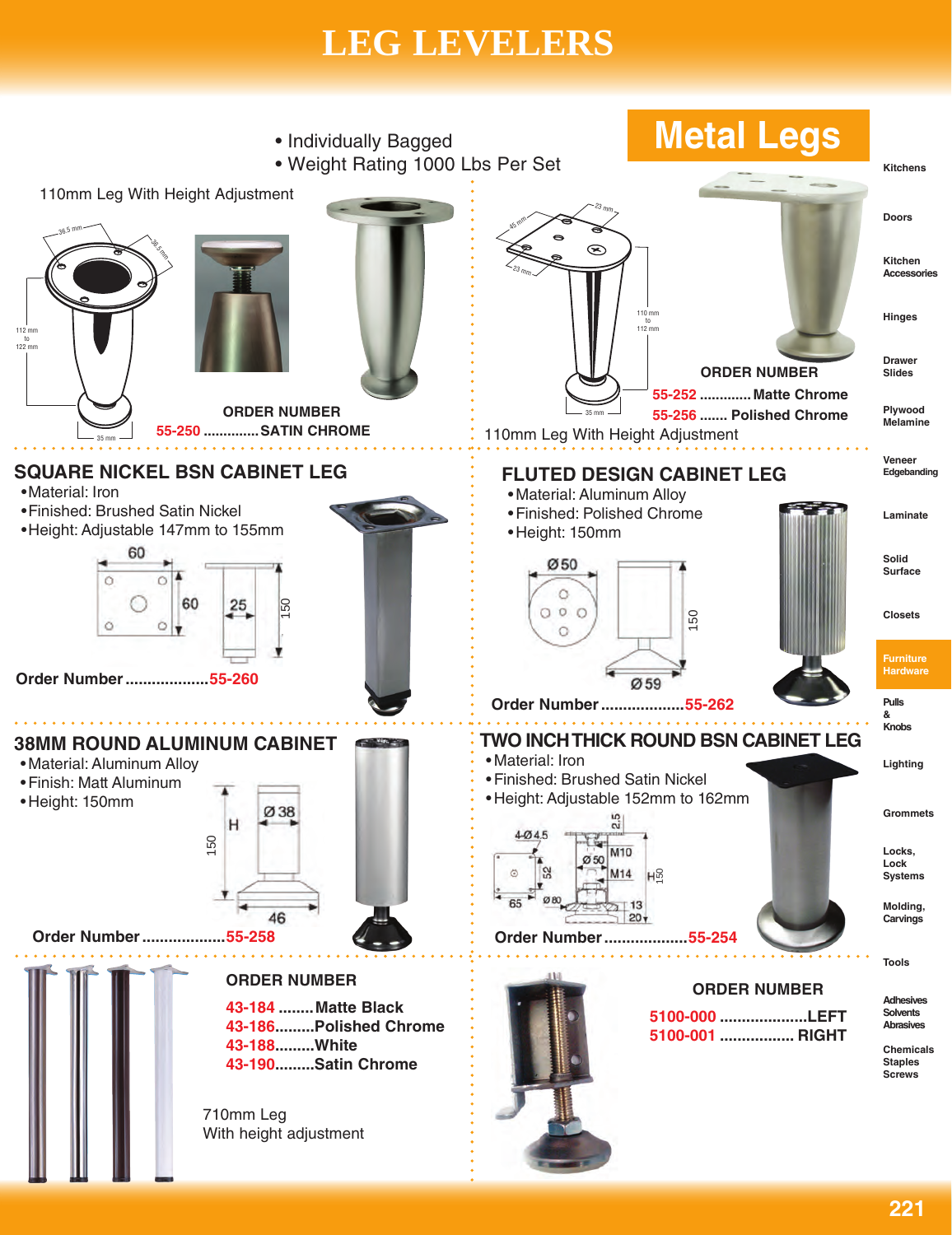## **LEG LEVELERS**

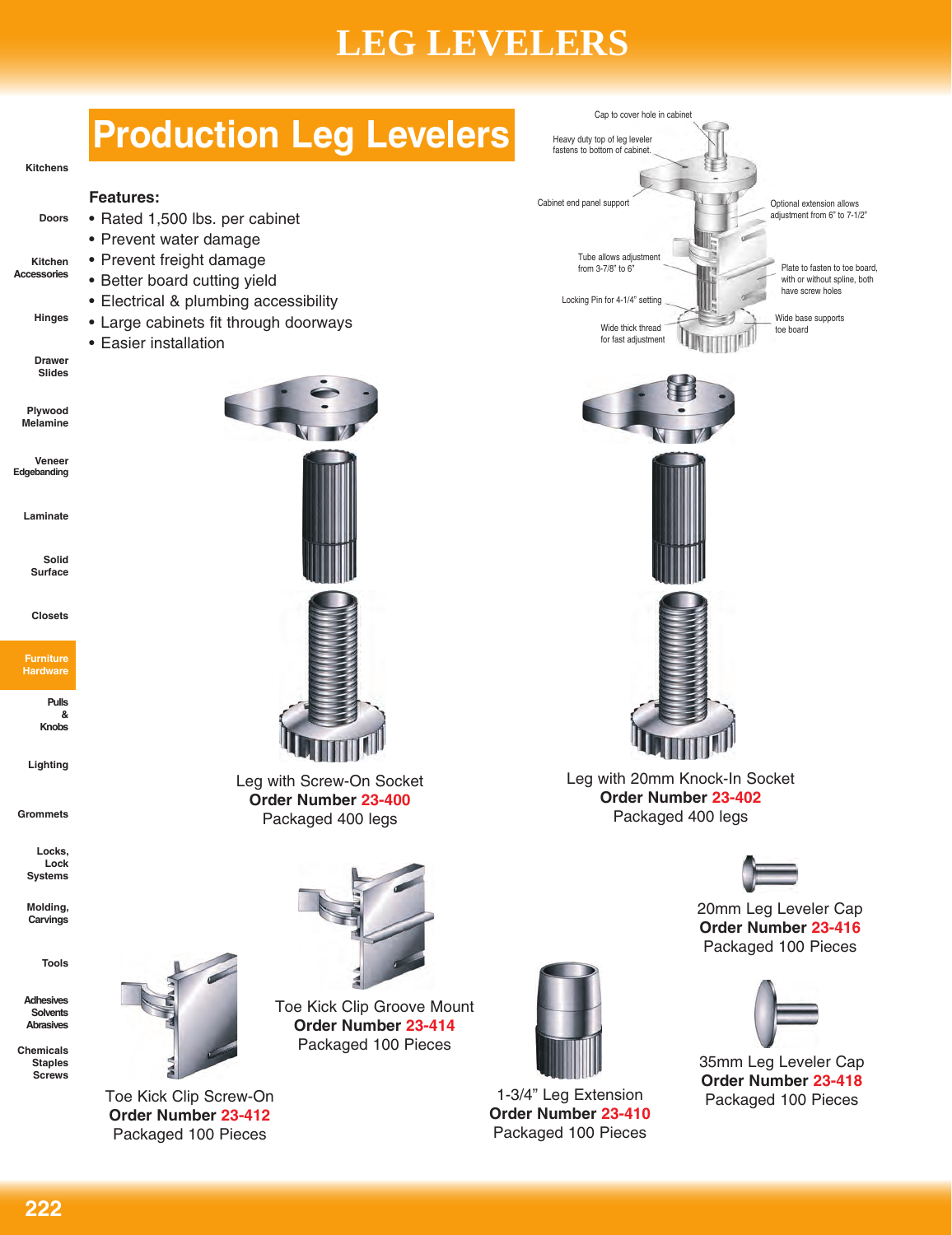## **LEG LEVELERS**